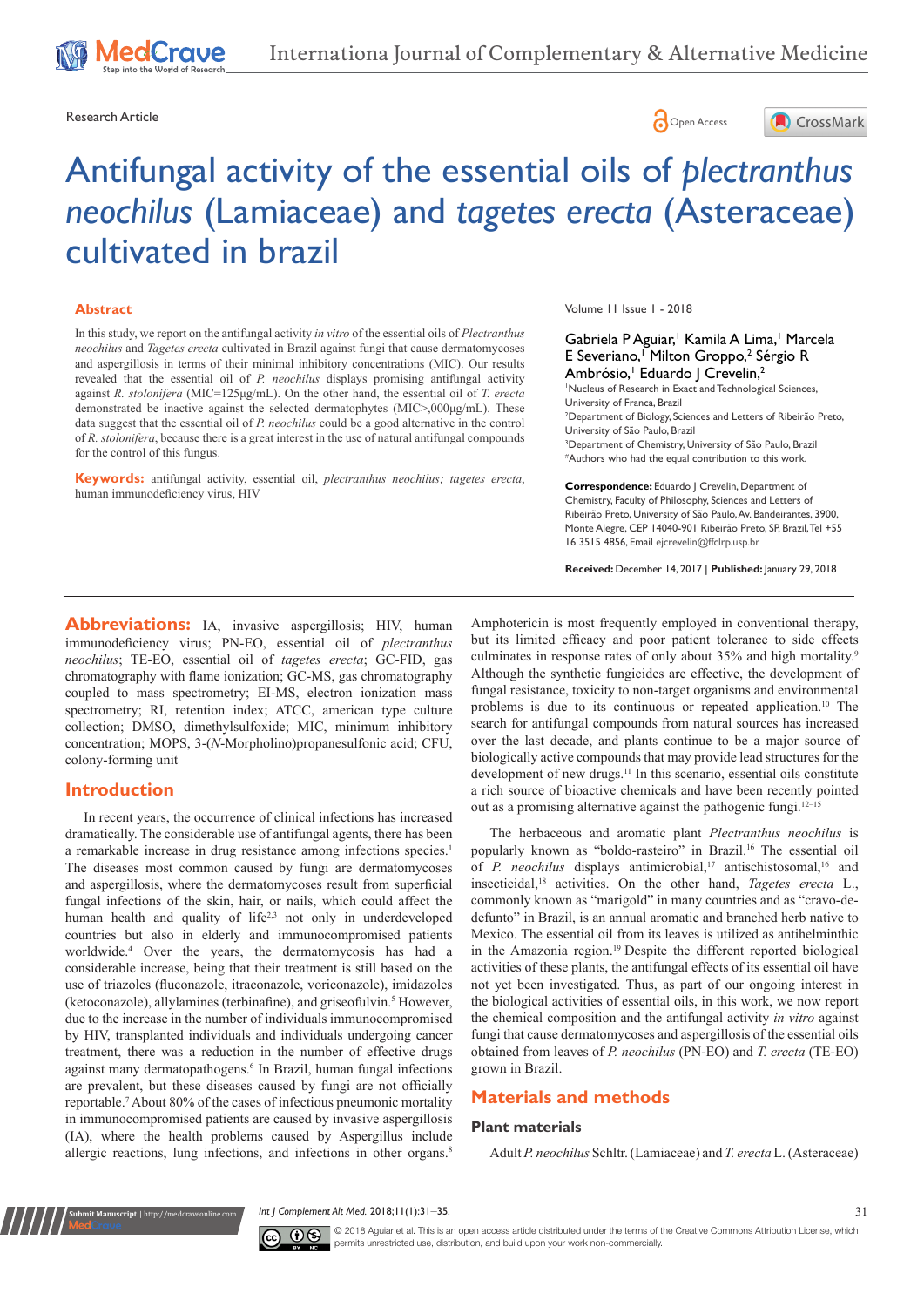leaves were collected at "May 13th Farm" (20°26'S 47°27'W 977m) in May 2011. The collection site was located near the city of Franca, state of São Paulo, Brazil. These species were identified by Professor Dr. Milton Groppo, who received a voucher specimen each (SPFR 12323 for *P. neochilus* and SPFR10014 for *T. erecta*). Subsequently, these species were deposited at the Herbarium of the Department of Biology (Herbarium SPFR), University of São Paulo, Brazil.

#### **Essential oil extraction**

Fresh leaves of *P. neochilus* and *T. erecta* were submitted to hydrodistillation in a Clevenger-type apparatus for 3h. To this end, 1200g of the plant material was divided into three samples of 400g each, and 500mL of distilled water was added to each sample. Condensation of the steam followed by accumulation of the essential oil/water system in the graduated receiver of the apparatus separated the essential oil from the water, which allowed for further manual collection of the organic phase. Anhydrous sodium sulfate was used to remove traces of water. Samples were stored in an amber bottle and kept in the refrigerator at 4°C until analysis. Yields were calculated from the weight of the fresh leaves.

#### **Gas Chromatography (GC-FID) analyses**

The essential oil of *P. neochilus* (PN-EO) and *T. erecta* (TE-EO) were analyzed by gas chromatography (GC) on a Hewlett-Packard G1530A 6890 gas chromatograph fitted with FID and a data-handling processor. An HP-5 (Hewlett-Packard, Palo Alto, CA, USA) fused-silica capillary column (length=30m, i.d.=0.25mm, and film thickness= $0.33 \mu$ m) was employed. The column temperature was programmed to rise from 60 to 240°C at 3°C/min and then held at 240°C for 5 min. The carrier gas was  $H_2$  at a flow rate of 1.0mL/min. The equipment was set to the injection mode; the injection volume was  $0.1 \mu$ L (split ratio of 1:10). The injector and detector temperatures were 240 and 280°C, respectively. The relative concentrations of the components were obtained by peak area normalization (%). The relative areas were the average of triplicate GC-FID analyses.

## **Gas Chromatography-Mass Spectrometry (GC-MS) analyses**

GC-MS analyses were carried out on a Shimadzu QP2010 Plus (Shimadzu Corporation, Kyoto, Japan) system equipped with an AOC-20i autosampler. The column consisted of Rtx5MS (Restek Co., Bellefonte, PA, USA) fused-silica capillary (length=30m, i.d.=0.25mm, and film thickness=0.25 $\mu$ m). The electron ionization mass spectrometry (EI-MS) mode at 70eV was employed. Helium (99.99%) at a constant flow of 1.0mL/min was the carrier gas. The injection volume was  $0.1 \mu L$  (split ratio of 1:10). The injector and the ion source temperatures were set at 240 and 280°C, respectively. The oven temperature program was the same as the one used for GC-FID. The mass spectra were registered with a scan interval of 0.5 s in the mass range of 40 to 600 Da.

#### **Identification of the PN-EO constituents**

PN-EO and TE-EO compounds were identified on the basis of their retention indices relative to a homologous series of n-alkanes (C8-C20). To this end, an Rtx-5MS capillary column was employed under the same operating conditions as in the case of GC. The retention index (RI) of each constituent was determined as described previously.20 The chemical structures were computer-matched with the Wiley7, NIST08, and FFNSC1.2 spectral libraries of the GC-MS

data system; their fragmentation patterns were compared with the literature data.<sup>21</sup>

#### **Antifungal activity** *in vitro*

Antifungal assays were performed using isolated *Aspergillus fumigatus* (JA13a) and *Rhizopus stolonifer* (JA08a) strains belonging to the fungus collection of the Department of Biology of the Faculty of Phylosophy, Sciences, and Letters of Ribeirão Preto, University of São Paulo. *Aspergillus brasiliensis* (ATCC 16404) were also included in this experiment. The antifungal activity of the tested compounds against the fungi was evaluated in terms of minimum inhibitory concentration (MIC) according to protocol CLSI M38-A2.<sup>22</sup> The PN-EO and TE-EO samples were dissolved in dimethylsulfoxide (DMSO) and diluted in buffered (0.165M of MOPS) RPMI 1640 medium (R8755) in order to obtain a concentration of 2mg/ml. The strain inoculums were suspended in 0.85% saline solution, to obtain concentrations of  $1x10^5$ CFU/mL. Then,  $100\mu$ l of the cell suspensions were added to 96-well microplates containing medium and 100μL of one of the previously prepared solutions of PN-EO and TE-EO to obtain spore concentrations of 5x10<sup>4</sup> CFU/ml. The microplates were incubated in an orbital shaker apparatus at 30°C and 100rpm for seven days. The samples were evaluated at concentrations ranging of 500- 0.244μg/ml. A resazurin (Sigma-Aldrich®) aqueous solution (0.02%) was employed to determine microorganism viability. In these assays, Ketoconazole (concentrations varying from 40 to 0.019μg/ml) was achieved as the positive control for these assays. All the assays were carried out in triplicate.

## **Results and discussion**

This work relied on minimum inhibitory concentration (MIC) values to evaluate the antifungal activity of the essential oils of *P. neochilus* (PN-EO) and *T. erecta* (TE-EO) against fungi that cause dermatomycoses and aspergillosis; Ketoconazole was used as positive control. Table 1 summarizes the MIC values. According to the literature, samples with MIC values lower than 100μg/mL, between 500 and 1,000μg/mL, and higher than 1,000μg/mL correspond to promising, moderate, and weak activities, respectively, whereas MIC values higher than 1000μg/mL denotes inactivity.23 In this context, PN-EO displayed weak activity against *A. brasiliensis* (MIC>2,000μg/mL) and *A. fumigatus* (MIC=2,000μg/mL), but it showed significant antifungal activity against *R. stolonifera* (MIC=125μg/mL). Hydrodistillation of *P. neochilus* leaves afforded PN-EO in 0.03%±0.01 (w/w) yields. Gas chromatography revealed the presence of 31 compounds and the major PN-EO constituents (Figure 1) were  $\alpha$ -pinene (1; 14.1%),  $\beta$ -pinene (2; 7.1%), *trans*-caryophyllene (3; 29.8%), and caryophyllene oxide (4; 12.8%), as shown in Table 2. Abi-Ayad & co-workers<sup>24</sup> reported the antifungal activity of *Aleppo pine* essential oil against *A. flavus*, *A. niger*, *Fusarium oxysporum*, and *R. stolonifer.* According to them, the antifungal activity was due to the presence of caryophyllene oxide with 52% of predominance in the essential oil. Our essential oil is characterized by the presence of important concentrations of *trans*caryophyllene (29.8%),  $\alpha$ -pinene (14.1%), and caryophyllene oxide (12.8%). Thus, the antifungal properties of this oil can be atrbuted to the content of these main components that likely act in a synergistic manner and their mutual interaction plays an important role in the overall activity of this essential oil. Moreover, caryophyllene\_oxide is known for its use as preservative in foods, drugs, and cosmetics.<sup>24</sup> and it is tested as an antifungal against dermatophytes in onychomycoses with significant results.<sup>25</sup>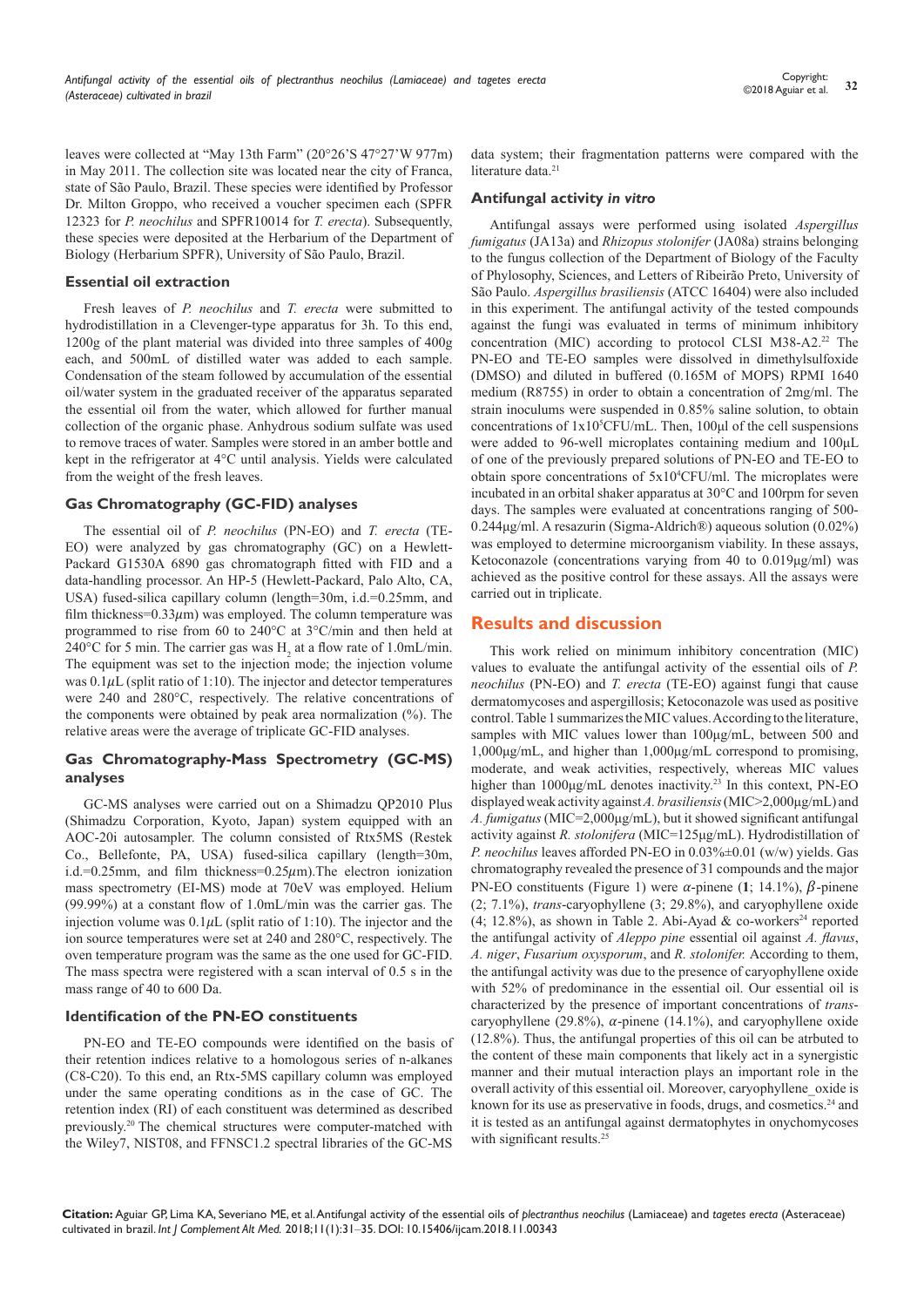Table I Minimum inhibitory concentration (MIC) values (µg/mL) obtained for the essential oil of *P. neochilus* (PN-EO) and *T. erecta* against selected fungi

| <b>Essential Oils</b>                   | A. Brasiliensis  | A. Fumigatus    | R. Stolonifer   |
|-----------------------------------------|------------------|-----------------|-----------------|
| PN-EO                                   | $>2000 \mu g/mL$ | $2000\mu g/mL$  | $125\mu g/mL$   |
| TE-EO                                   | $>2000 \mu g/mL$ | $1000\mu g/mL$  | $1000\mu g/mL$  |
| <b>Positive Control</b><br>Ketoconazole | $1.25 \mu g/ml$  | $1.25 \mu g/ml$ | $2.50 \mu g/ml$ |

**Table 2** Chemical composition of the essential oil from the leaves of *P. neochi*lus identified by GC-MS

| <b>Chemical compound</b>     | $RT$ [min] <sup>a</sup> | $RI_{exp}$ <sub>b</sub> | $RIlit$ <sup>c</sup> | Content [%] <sup>d</sup> | <b>Identification<sup>e</sup></b> |
|------------------------------|-------------------------|-------------------------|----------------------|--------------------------|-----------------------------------|
| $\alpha$ -thujene            | 5                       | 921                     | 924                  | 6.3                      | RI, MS                            |
| $\alpha$ -pinene (1)         | 5.19                    | 929                     | 932                  | 4.1                      | RI, MS                            |
| thuja-2,4 $(10)$ -diene      | 5.43                    | 939                     | 941                  | 0.2                      | RI, MS                            |
| camphene                     | 5.62                    | 943                     | 947                  | 0.1                      | RI, MS                            |
| sabinene                     | 6.21                    | 966                     | 971                  | 1.9                      | RI, MS                            |
| $\beta$ -pinene (2)          | 6.37                    | 975                     | 977                  | 7.1                      | RI, MS                            |
| $\beta$ -myrcene             | 6.65                    | 985                     | 988                  | 0.3                      | RI, MS                            |
| cctan-3-ol                   | 6.9                     | 993                     | 996                  | 0.2                      | RI, MS                            |
| $\alpha$ -terpinene          | 7.53                    | 1015                    | 1016                 | 0.5                      | RI, MS                            |
| o-cimene                     | 7.79                    | 1022                    | 1023                 | 0.3                      | RI, MS                            |
| limonene                     | 7.94                    | 1026                    | 1027                 | 0.2                      | RI, MS                            |
| $(Z)$ - $\beta$ -ocymene     | 8.14                    | 1030                    | 1033                 | 0.4                      | RI, MS                            |
| $(E)$ - $\beta$ -ocymene     | 8.5                     | 1040                    | 1043                 | 1.8                      | RI, MS                            |
| $\gamma$ -terpinene          | 8.94                    | 1052                    | 1055                 | 1.4                      | RI, MS                            |
| $\alpha$ -terpinolene        | 9.94                    | 1080                    | 1084                 | 0.2                      | RI, MS                            |
| 4-terpineol                  | 13.75                   | 1177                    | 1179                 | 1.2                      | RI, MS                            |
| $\alpha$ -cubebene           | 20.78                   | 34                      | 1344                 | $0.5\,$                  | RI, MS                            |
| $\alpha$ -copaene            | 21.97                   | 1366                    | 1372                 | 1.2                      | RI, MS                            |
| β-bourbonene                 | 22.29                   | 1380                    | 1379                 | $\vert \, . \, \vert$    | RI, MS                            |
| $\beta$ -cubenene            | 22.5                    | 1378                    | 1384                 | 0.3                      | RI, MS                            |
| trans-caryophyllene (3)      | 23.8                    | 1412                    | 1415                 | 29.8                     | RI, MS                            |
| $\alpha$ -humulene           | 25.25                   | 1448                    | 1450                 | 1.5                      | RI, MS                            |
| germacrene D                 | 26.3                    | 1470                    | 1476                 | 6.2                      | RI, MS                            |
| eremophilene                 | 27.51                   | 1504                    | 1505                 | 3.9                      | RI, MS                            |
| $\alpha$ -amorphene          | 27.61                   | 1506                    | 1508                 | 0.4                      | RI, MS                            |
| $\delta$ -cadinene           | 27.83                   | 1514                    | 1513                 | 1.9                      | RI, MS                            |
| (E)-nerolidol                | 29.63                   | 1554                    | 1559                 | 0.3                      | RI, MS                            |
| caryophyllene oxide (4)      | 30.26                   | 1571                    | 1575                 | 12.8                     | RI, MS                            |
| unknown                      | 32.06                   | ---                     | 1622                 | 0.3                      | RI, MS                            |
| $epi-\alpha$ -cadinol        | 32.62                   | 1634                    | 1637                 | 1.5                      | RI, MS                            |
| $\delta$ -cadinol            | 32.7                    | 1636                    | 1639                 | 0.8                      | RI, MS                            |
| $\alpha$ -cadinol            | 33.12                   | 1647                    | 1650                 | 1.3                      | RI, MS                            |
| Monoterpenes hydrocarbons:   |                         |                         |                      |                          | 35                                |
| Oxygenated monoterpenes:     |                         |                         |                      |                          | 1.2                               |
| Sesquiterpenes hydrocarbons: |                         |                         |                      |                          | 46.8                              |
| Oxygenated sesquiterpenes:   |                         |                         |                      |                          | 16.7                              |
| Not identified:              |                         |                         |                      |                          | 0.3                               |

a *RT*: Retention time determined on the *Rtx-5MS* capillary column.

b *RI*exp: Retention index determined relative to *n*-alkanes (C8–C20) on the *Rtx-5MS* column.

<sup>c</sup>RI<sub>lit</sub>: Retention index.

<sup>d</sup>Calculated from the peak area relative to the total peak area.

e *RI*, comparison of the retention index with the literature; 21 MS, comparison of the mass spectrum with the literature.

**Citation:** Aguiar GP, Lima KA, Severiano ME, et al. Antifungal activity of the essential oils of *plectranthus neochilus* (Lamiaceae) and *tagetes erecta* (Asteraceae) cultivated in brazil. *Int J Complement Alt Med.* 2018;11(1):31‒35. DOI: [10.15406/ijcam.2018.11.00343](http://https://doi.org/10.15406/ijcam.2018.11.00343)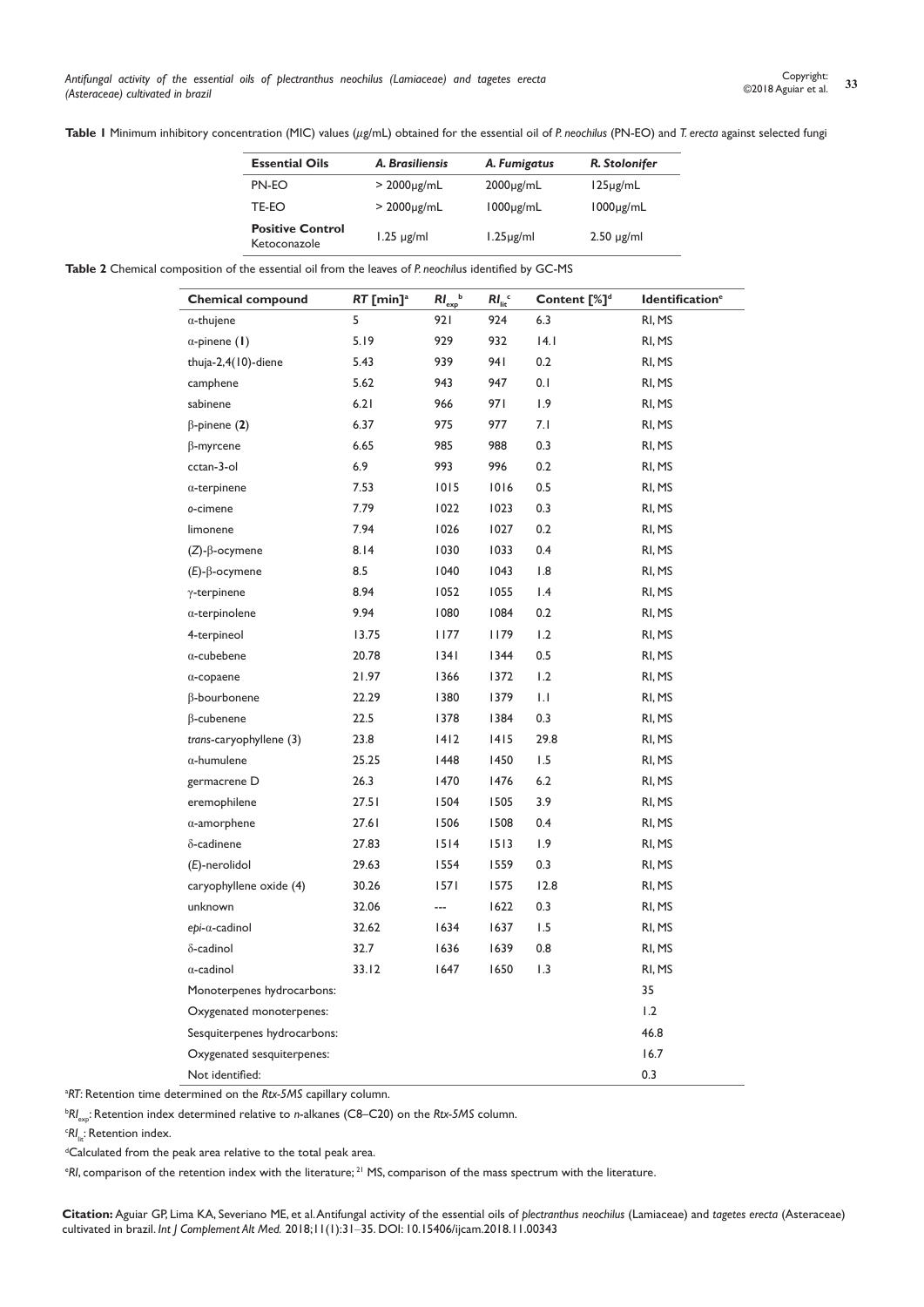On the other hand, TE-EO was inactive against all the assayed fungi with MIC values higher than 1,000μg/mL. The yield of TE-EO obtained by hydrodistillation was 0.36% (w/w fresh leaves). Gas chromatography revealed that monoterpenes (96.8%) are the main constituents (Figure 1) of TE-EO, being  $\alpha$ -terpinolene (1; 17.9%), (*E*)-ocymenone (2; 12.9%), dihydrotagetone (3; 11.8%), piperitone (4; 8.8%), verbenone (5; 9.7%), and limonene (6; 10.4%) its major constituents (Table 3). Investigation of Stević et al.<sup>26</sup> suggested that the low antifungal activity of essential oil of lemon, orange, and eucalyptus against twenty one fungi isolated from medicinal drugs can be explained by dominance of limonene, which is considered the weakest inhibitor of fungal growth among the pure monoterpene compounds.<sup>26</sup> Our results suggest that limonene may act in an antagonistic manner between the constituents in TE-EO contributing to its low antifungal activity. Thus, the antifungal activity of essential oils appears to result from a combination of different molecules present in essential oils due to their several modes of action, which can increase membrane permeability, destroying the external membrane of the fungi,27,28 or lead to a decrease in the size of the fungi and thus a modification of their cell morphology.<sup>29</sup>



**Figure 1** Chemical structures of the main chemical constituents identified in the essential oil of the leaves of *P. neochilus* and *T. erecta*.

| <b>Table 3</b> Chemical composition of the essential oil from the leaves of T. erecta identified by GC-MS |
|-----------------------------------------------------------------------------------------------------------|
|-----------------------------------------------------------------------------------------------------------|

| <b>Chemical compound</b>     | $RT$ [min] <sup>a</sup> | $RI_{exp}$ <sub>b</sub> | $RIlit$ <sup>c</sup> | Content [%] <sup>d</sup> | <b>Identification<sup>e</sup></b> |
|------------------------------|-------------------------|-------------------------|----------------------|--------------------------|-----------------------------------|
| $\alpha$ -pinene             | 5.19                    | 931                     | 939                  | 0.5                      | RI, MS                            |
| camphene                     | 5.62                    | 947                     | 953                  | 0.2                      | RI, MS                            |
| sabinene                     | 6.2                     | 971                     | 976                  | 0.9                      | RI, MS                            |
| $\alpha$ -phellandrene       | 7.2                     | 1007                    | 1005                 | 0.5                      | RI, MS                            |
| Limonene (6)                 | 7.94                    | 1026                    | 1027                 | 10.4                     | RI, MS                            |
| $(Z)$ - $\beta$ -ocymene     | 8.13                    | 1030                    | 1033                 | 4.2                      | RI, MS                            |
| $(E)-\beta$ -ocymene         | 8.5                     | 1040                    | 1043                 | 0.5                      | RI, MS                            |
| Dihydrotagetone (3)          | 8.69                    | 1049                    | 1054                 | 11.8                     | RI, MS                            |
| $\alpha$ -terpinolene (1)    | 9.93                    | 1080                    | 1084                 | 17.9                     | RI, MS                            |
| linalool                     | 10.5                    | 1100                    | 1098                 | 0.4                      | RI, MS                            |
| 1,3,8-p-mentatriene          | $\mathbf{H}$            | 1112                    | 1111                 | 0.8                      | RI, MS                            |
| (Z)-ocymene oxide            | 11.65                   | 1128                    | 1128                 | 0.6                      | RI, MS                            |
| $(E)$ -tagetone              | 12.58                   | 1151                    | 1146                 | $\overline{7}$           | RI, MS                            |
| linalool propionate          | 14.38                   | 1194                    | 1174                 | 0.6                      | RI, MS                            |
| verbenone (5)                | 15.9                    | 1230                    | 1218                 | 9.7                      | RI, MS                            |
| $(E)$ -ocymenone $(2)$       | 16.22                   | 1238                    | 1239                 | 12.9                     | RI, MS                            |
| piperitone (4)               | 16.84                   | 1252                    | 1282                 | 8.8                      | RI, MS                            |
| piperitenone                 | 20.4                    | 1335                    | 1342                 | 9.7                      | RI, MS                            |
| trans-caryophyllene          | 23.77                   | 1414                    | 1418                 | 1.2                      | RI, MS                            |
| precocene I                  | 25.6                    | 1458                    | 1467                 | 1.4                      | RI, MS                            |
| Monoterpenes hydrocarbons:   |                         |                         |                      |                          | 35.9                              |
| Oxygenated monoterpenes:     |                         | 60.9                    |                      |                          |                                   |
| Sesquiterpenes hydrocarbons: |                         |                         |                      |                          | 2.6                               |
| Others:                      |                         |                         |                      |                          | 0.6                               |

a *RT*: Retention time determined on the *Rtx-5MS* capillary column.

b *RI*exp: Retention index determined relative to *n*-alkanes (C8–C20) on the *Rtx-5MS* column.

<sup>c</sup>RI<sub>lit</sub>: Retention index.

<sup>d</sup>Calculated from the peak area relative to the total peak area.

 $\cdot$ R*I*, comparison of the retention index with the literature;<sup>21</sup> MS, comparison of the mass spectrum with the literature.

**Citation:** Aguiar GP, Lima KA, Severiano ME, et al. Antifungal activity of the essential oils of *plectranthus neochilus* (Lamiaceae) and *tagetes erecta* (Asteraceae) cultivated in brazil. *Int J Complement Alt Med.* 2018;11(1):31‒35. DOI: [10.15406/ijcam.2018.11.00343](http://https://doi.org/10.15406/ijcam.2018.11.00343)